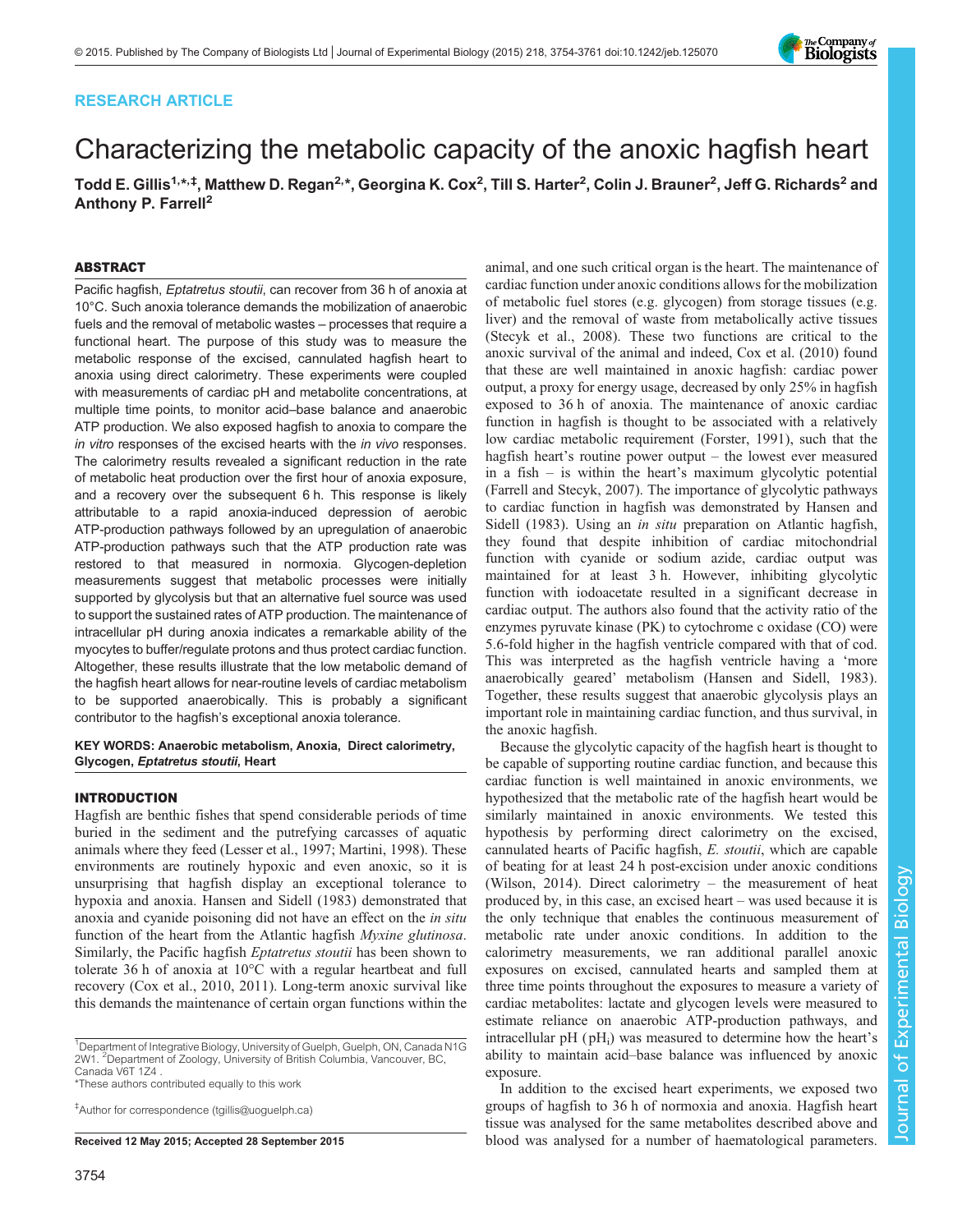| Journal of Experimental Biology (2015) 218, 3754-3761 doi:10.1242/jeb.125070 |  |  |  |  |  |  |
|------------------------------------------------------------------------------|--|--|--|--|--|--|
|------------------------------------------------------------------------------|--|--|--|--|--|--|

| <b>List of symbols and abbreviations</b> |                                                   |  |  |  |  |
|------------------------------------------|---------------------------------------------------|--|--|--|--|
| <b>Hct</b>                               | haematocrit                                       |  |  |  |  |
| $P_{50}$                                 | $O2$ tension at which hemoglobin is 50% saturated |  |  |  |  |
| $P_{CO2}$                                | partial pressure of dissolved CO <sub>2</sub>     |  |  |  |  |
| $P_{\text{O}_2}$                         | partial pressure of dissolved $O2$                |  |  |  |  |
| pH <sub>i</sub>                          | intracellular pH                                  |  |  |  |  |
| $S_{\text{O}_2}$                         | haemoglobin oxygen saturation                     |  |  |  |  |
| $T_{\text{O}_2}$                         | whole blood total $O2$ content                    |  |  |  |  |
|                                          |                                                   |  |  |  |  |

This allowed us to compare the response of the in vitro heart with that of the in vivo heart, which was important because the in vitro heart would experience an almost immediate lack of  $O<sub>2</sub>$  upon induction of environmental anoxia, whereas in vivo, the heart becomes progressively hypoxic until true anoxia is reached when the fish's large  $O_2$  stores are depleted; this could take a considerable period of time given the hagfish's low haemoglobin  $P_{50}$  value [∼7– 12 mmHg  $P_{\text{O}_2}$  ([Wells et al., 1986](#page-7-0); [Forster et al., 1992\)](#page-7-0)], large blood volume and low metabolic rate [\(Cox et al., 2010, 2011](#page-7-0)). This fact made the *in vivo* exposures especially important to testing our hypothesis that metabolic activity is maintained in the hagfish heart during prolonged periods of anoxia.

#### MATERIALS AND METHODS

## **Hagfish**

Hagfish [Eptatretus stoutii (Lockington 1878)] were captured at <sup>∼</sup>100 m depth in Barkley Sound, British Columbia, Canada and transported to the Department of Fisheries and Oceans-University of British Columbia (UBC) Centre for Aquaculture and Environmental Research, West Vancouver, British Columbia. They were housed in 1100 litre tanks with aerated, flowthrough seawater (∼30‰ at 10±1°C) and fed squid once a week. Experimental animals were fasted for 1 week prior to use. All procedures were approved by the UBC Animal Care Committee (A08-0312) and conducted in accordance with their guidelines.

#### **Calorimeter**

The calorimeter used in our study was built in the lab of Lord Rothschild ([Clarke, 1957](#page-7-0)). The instrument consists of a glass chamber embedded into either end of an aluminium cylinder (140 mm long ×70 mm diameter). One chamber is the experimental chamber the other is the reference chamber. When sealed with a rubber stopper, the volume of each glass chamber was 3.4 ml. Two stainless steel needles (23 gauge) were inserted through each stopper and connected to polyethylene (PE) 50 tubing so that each chamber had inflow and outflow lines. This allowed for physiological saline to be circulated through each chamber and for the cannulated heart to be perfused. A third needle was inserted through the rubber stopper of the experimental chamber for the insertion of a thermocouple so that temperature could be monitored. The PE tubing serving the calorimetry chambers was connected to a single peristaltic pump (Gilson Minipuls 3) that circulated saline from an Erlenmeyer flask through the system. Flow rate was set at 9.4 ml  $h^{-1}$  and flow was identical between chambers. An air-stone in the Erlenmeyer flask was used to aerate the saline or to remove oxygen using compressed nitrogen. An oxygen probe (Oakton DO 6+) placed in the Erlenmeyer flask was used to monitor dissolved oxygen concentrations throughout the experiment. The calorimeter was placed within a styrofoam cooler that was held within an insulated ice chest (Coleman 6-Day Xtreme, Golden, CO, USA). Inside the cooler, the calorimeter was placed on top of a layer of aluminium blocks that were used to draw heat from the experimental and reference chambers. The entire system was held within a temperature-controlled (8±1°C) environmental chamber for the duration of the study.

Heat calibration, completed using the procedure described by [Regan et al.](#page-7-0) [\(2013\)](#page-7-0), showed that 1 mV was equal to 0.67 mW. The calibration also revealed that the calorimeter achieved thermal equilibrium after approximately 2 h. This time lag was factored out of the heat traces using

an 'instantaneous correction' ([Bartholomew et al., 1981](#page-7-0)) for flow-through respirometry corrected for calorimetric heat data. The equation used was:

$$
Q_{\text{eq}} = [(Q_{\text{e}}T - Q_{\text{e}}T_{-1})/(1 - e^{-dT(1/T_{\text{lag}})})] + Q_{\text{e}}T_{-1}, \tag{1}
$$

where  $Q_{eq}$  is the time-corrected data point (in mW),  $Q_eT$  is the uncorrected data point at time  $T$ ,  $Q_eT_{-1}$  is the uncorrected data point at time  $T_{-1}$ , dT is the time interval between successive data points (in min) and  $T_{\text{lag}}$  is the calorimeter's time lag (in min).

#### Heart dissection for calorimetry

The animals were killed using a sharp blow to the head followed by decapitation. The systemic heart was quickly excised and then washed in ice-cold hagfish saline (in mmol  $l^{-1}$ : 450 NaCl, 9 KCl, 10 CaCl<sub>2</sub>, 50 MgCl<sub>2</sub> and 15 HEPES-Na buffer, pH 7.8). The bulbus arteriosus was removed so that saline could flow easily from the ventricle. A 3 cm cannula made from PE50 tubing was inserted through the atrium into the ventricle via the atrial ventricular valve. Surgical silk secured the cannula in place and the cannula was attached to the steel needle inserted through the rubber stopper of the experimental chamber. This allowed the heart to be perfused when sealed inside the chamber. Observation of the heart, prior to insertion into the system, revealed that the ventricle would inflate and then contract, releasing saline in a continuous pulsatile manner at a rate of approximately 6 bpm.

#### Measuring metabolic heat production

Once the heart was mounted inside the experimental chamber, aerated saline at 8°C was pumped through the system. This saline did not contain glucose because we wanted to accurately monitor the use of glycogen stores by the heart. To determine if we could measure the heat of metabolism with the calorimeter, we ran a number of preliminary experiments using conditions that would influence the metabolic rate of the heart. These included alternating periods of anoxia and normoxia, as well as the application of the poison iodoacetate to inhibit anaerobic glycolysis during anoxia exposure. In preliminary experiments we observed that if iodoacetate was not applied, the excised hagfish heart continued to contract for more than 24 h of experimentation, including prolonged periods of anoxia [\(Fig. S1\)](http://jeb.biologists.org/lookup/suppl/doi:10.1242/jeb.125070/-/DC1).

To quantify the change in metabolic heat production with anoxia exposure, the hearts were perfused with aerated saline until a stable baseline was achieved  $(4.1\pm0.42 \text{ h})$ . At this point, anoxia was induced by bubbling nitrogen into the circulating saline for the following 16 h and then iodoacetate was applied to the anoxic saline. An example of the data from such a protocol is [Fig. 1A](#page-2-0). The baseline voltage value varied slightly from run to run. It was therefore measured for each run once the output voltage stabilized after the application of iodoacetate. This baseline value was then subtracted from all measurements in the experiment. The dry mass of each heart was also obtained.

#### Converting metabolic heat production to ATP equivalents

To convert joules to approximate ATP equivalents in the normoxic hearts, we assumed the hearts were oxidizing glucose and yielded 36 moles of ATP per mole of substrate. Next, we calculated the theoretical quantity of waste heat in the entire aerobic ATP generation pathway by summing the standard free energy change for aerobic ATP production (7.3 kcal mol<sup>-1</sup> ATP×36 moles ATP=+263 kcal) with the standard free energy change of glucose oxidation to CO<sub>2</sub> and H<sub>2</sub>O (−686 kcal mol<sup>-1</sup> glucose). This yielded a total of 423 kcal of heat produced per mole of glucose oxidized or 11.8 kcal of waste heat per mole of ATP produced via aerobic metabolism (423 kcal  $\frac{1}{2}$  ×36 mol<sup>-1</sup> ATP=11.8 kcal mol<sup>-1</sup> ATP) equating to 49.2 kJ mol<sup>-1</sup> ATP produced. We then used this number to convert the kJ detected by our calorimetry experiments to ATP equivalents produced by the normoxic hearts.

To convert joules to approximate ATP equivalents in the anoxic hearts, we assumed an entire reliance on anaerobic glycolysis and a range of glycolytic ATP yields, from 2 to 3 moles ATP per mole of substrate. Using the method described above and assuming a glucose-to-lactate free energy change of  $-47$  kcal mol<sup>-1</sup> glucose, we calculated 67.8 kJ mol<sup>-1</sup> ATP (2 moles ATP per mole substrate) and 35.2 kJ mol−<sup>1</sup> ATP (3 moles ATP per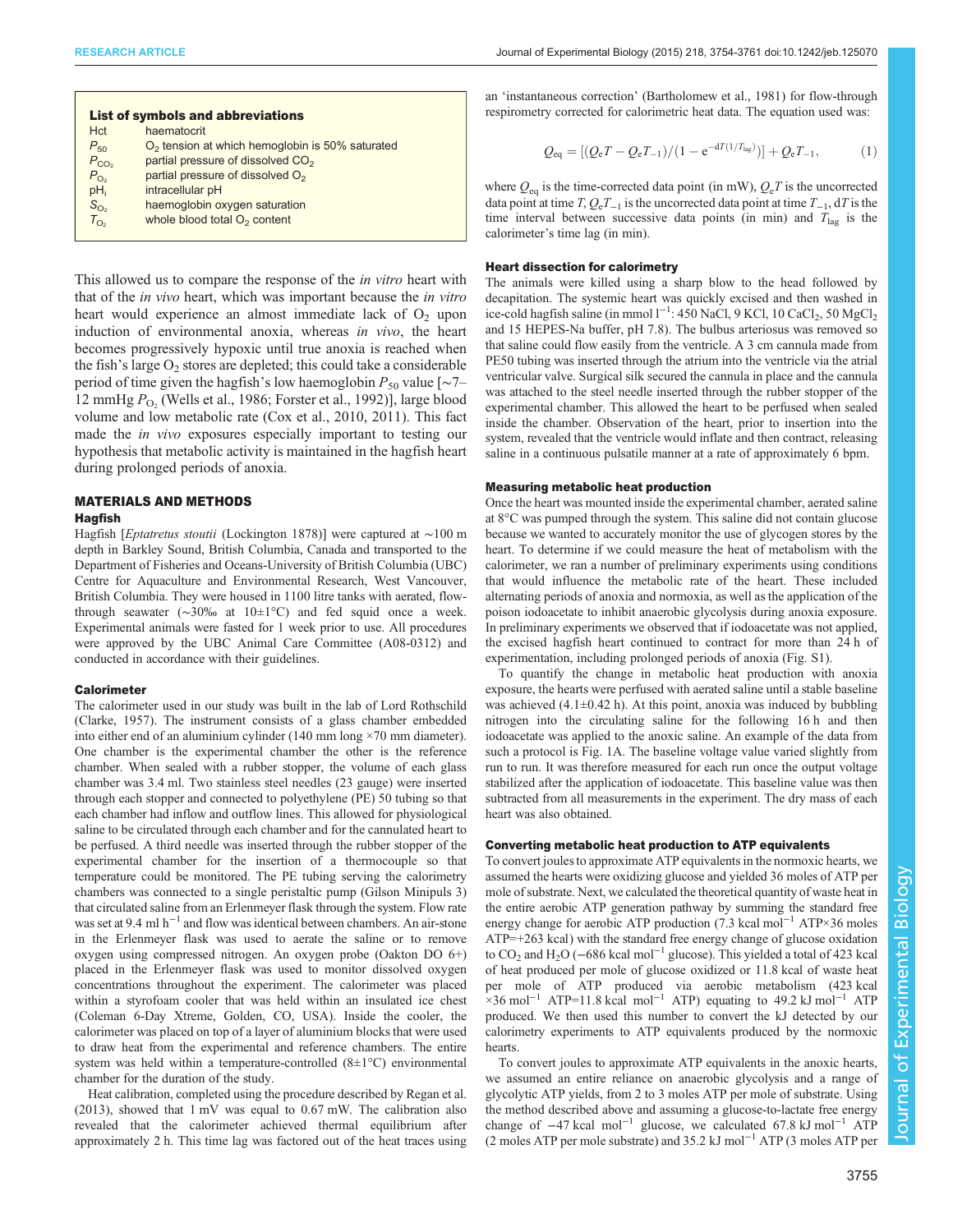<span id="page-2-0"></span>

Fig. 1. Metabolic heat production by excised hagfish hearts during anoxia exposure. (A) Representative voltage trace from a single experiment with an excised heart. Inset is an expansion of the trace at the onset of anoxia exposure. The superimposed red line on the panel shows how the voltage measurement (in this case, from a control run) is affected by compressed  $N_2$  being bubbled into the saline. Time is in hours of anoxia exposure or minutes following mounting and perfusion of the heart with aerated saline (inset). Iodoacetate was applied to the anoxic heart at 16 h to inhibit glycolysis. (B) Average metabolic heat production of the excised hearts during 16 h of anoxia. The black line represents the averaged data prior to correction for the time lag of the calorimeter. The grey line is generated using [Bartholomew et al.](#page-7-0)'s (1981) 'instantaneous correction' for flow-through respirometry, adapted for calorimetry. (C) Metabolic heat production and ATP production by excised hagfish hearts during normoxia and anoxia. The striped bar is aerobic ATP production while the black bars are glycolytic ATP yields calculated assuming that 2 moles of ATP are generated per mole of substrate. The black circles are the values calculated for each time point assuming that 3 moles of ATP are generated per mole of substrate. Routine aerobic metabolism refers to the rate of metabolism just prior to the start of anoxia. Values were calculated using metabolic heat production data that was time-corrected and are reported as means±s.e. There are no statistical differences between any measurements. N=5 hearts.

mole substrate) produced via anaerobic metabolism, which we used to convert the kJ detected by our calorimetry experiments to ATP equivalents produced by the anoxic hearts.

### Heart preparation for tissue metabolite analysis

We used the same exposure protocols as described for the calorimetry studies to monitor changes in tissue pH and metabolite concentrations in the excised hearts at multiple time points during anoxia exposure. The only difference was that the glass test tubes containing the cannulated hearts were held in a beaker of saline instead of the calorimeter. The hearts were sampled after 6 h of normoxia, and after 1.5 h and 8 h of anoxia: 6 h of normoxia was chosen because this was the time required for the excised hearts to reach an initial thermal equilibrium in normoxia; 1.5 h of anoxia was chosen because the maximum decrease in heat production was seen at 2.38±0.83 h of anoxia and we wanted to identify the basis for suppression of aerobic metabolism; and 8 h of anoxia was selected as the third sampling time because the rate of metabolic heat production was still increasing at this point. It is important to note that all hearts were observed to be beating when sampled. To preserve the tissues, hearts were quickly removed from the system, rinsed in ice-cold saline, blotted dry and then quickly frozen on a ∼2 kg piece of aluminium stored at −80°C. These samples were then kept at −80°C until analysis.

#### Metabolite analyses

We measured cardiac concentrations of lactate, glycogen and glucose by first sonicating ∼40 mg of frozen ground cardiac tissue in 10 volumes of a metabolic inhibitor solution consisting of 150 mmol  $l^{-1}$  KF and 6 mmol  $l^{-1}$ nitrilotriacetic acid ([Portner, 1990](#page-7-0)). We then measured the  $pH_i$  of this homogenate using an Accumet microcombination pH electrode (Fisher Scientific, 13-620-96). Next, we prepared the remaining homogenate for metabolite measurements by acidifying it in 30% perchloric acid, neutralizing it in 3 mol l−<sup>1</sup> potassium carbonate, then centrifuging it at 10,000 g for 10 min (4°C). We extracted the resulting supernatant and stored it at −80°C for future analyses. Once thawed, the supernatant was centrifuged at  $10,000$  g for  $10$  min (4°C) before measuring lactate, glycogen and glucose levels according to [Bergmeyer et al. \(1983](#page-7-0)).

### In vivo anoxia exposure

To examine the influence of anoxia exposure on the blood composition and heart metabolites of hagfish, live animals were exposed to either 36 h of normoxia or anoxia at 8°C, as previously described [\(Cox et al., 2011](#page-7-0)). Following treatment or control exposure, samples of mixed venous blood were taken from the large caudal blood sinus, as previously described [\(Cox](#page-7-0) [et al., 2011](#page-7-0)) and placed on ice. The fish were then killed and their hearts were quickly frozen. The blood was analysed immediately after sampling for haemoglobin (Hb) concentration, haematocrit (Hct), partial pressure of dissolved  $CO_2$  ( $P_{CO_2}$ ), Hb  $O_2$  saturation ( $S_{O_2}$ ) and whole blood pH. Plasma<br>was also frozen and later analysed for glucose and lactate. The hearts were was also frozen and later analysed for glucose and lactate. The hearts were stored at –80°C until they were used to determine tissue metabolites and pH<sub>i</sub>.

#### Measurement of plasma composition

Hct was measured in triplicate using micro Hct tubes (10 μl) after centrifuging at  $17,000\ g$  for 3 min. Hb concentration was measured in triplicate with a Shimadzu UV-1800 spectrophotometer (Kyoto, Japan) using the cyanomethaemoglobin method and was calculated based on absorption measurements at 540 nm and using an extinction coefficient of 11. Whole-blood pH measurements were performed using a Radiometer BMS 3 Mk2 system, maintained at 5°C with a Radiometer acid–base analyzer PHM71 (Copenhagen, Denmark). Whole-blood total O<sub>2</sub> content  $(T<sub>O</sub>)$  was measured according to [Tucker \(1967\)](#page-7-0).  $S<sub>O<sub>2</sub></sub>$  was calculated from  $T<sub>C</sub>$  after subtracting physically dissolved  $O<sub>C</sub>$  according to Boutilier et al.  $T_{\text{O}_2}$  after subtracting physically dissolved  $\text{O}_2$  according to [Boutilier et al.](#page-7-0) [\(1984\)](#page-7-0). Total  $CO<sub>2</sub>$  in the blood plasma was measured using a Corning 965 CO<sub>2</sub> analyzer (Corning, NY, USA), after centrifuging whole blood for 5 min at 5000 g. Plasma HCO<sub>3</sub> concentration and blood  $P_{CO_2}$  were calculated from<br>the plasma pH and  $T_{CO}$  using the Henderson–Hasselbalch equation and the the plasma pH and  $T_{\text{CO}_2}$  using the Henderson–Hasselbalch equation and the physicochemical parameters reported by [Boutilier et al. \(1984\)](#page-7-0). The concentrations of plasma lactate and glucose were measured using a YSI 2300 Stat Plus analyzer (Yellow Springs, OH, USA).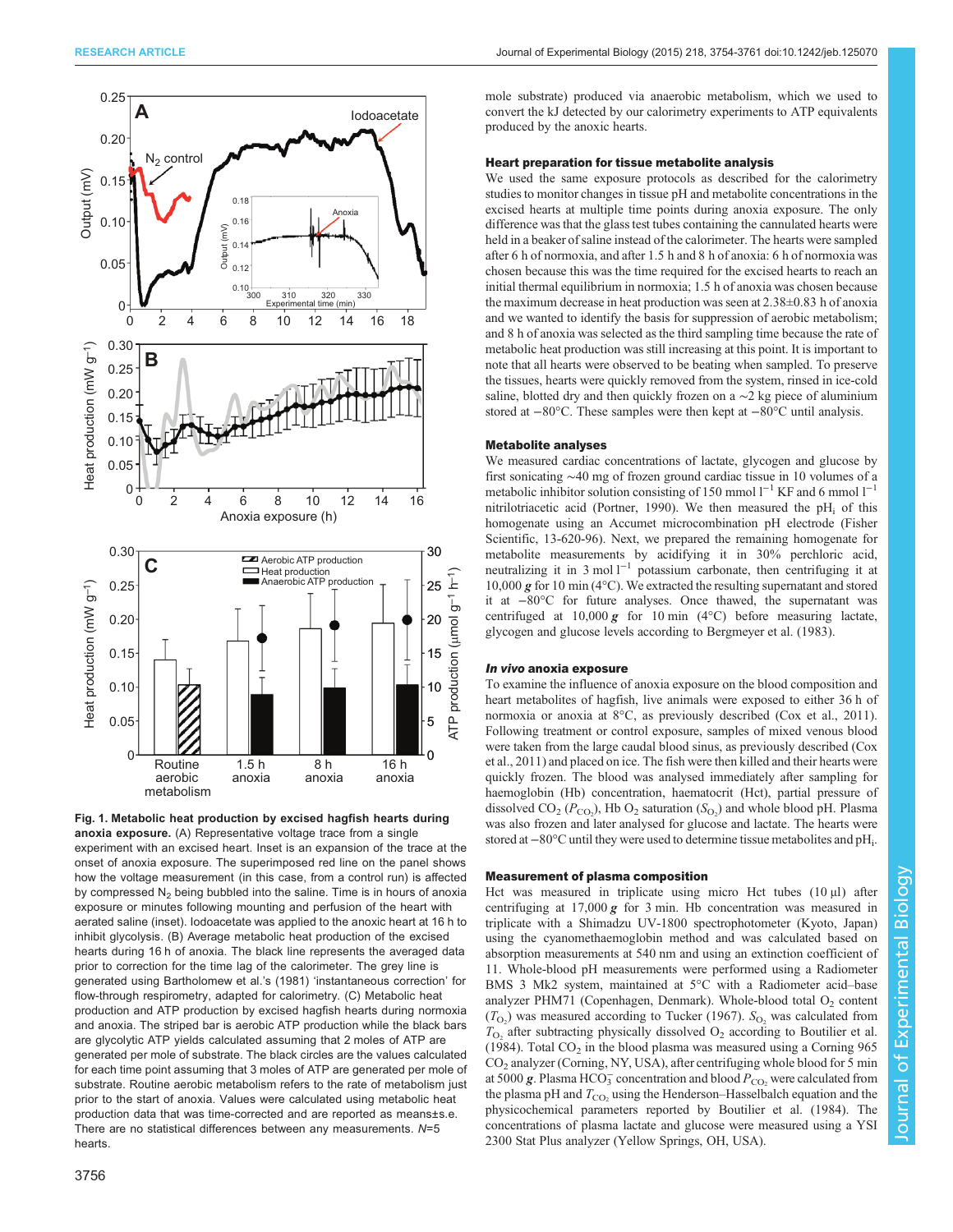#### <span id="page-3-0"></span>Statistical analysis

The differences in blood parameters, plasma components, metabolites in the hearts and pH<sub>i</sub> between the control and anoxia-exposed animals were tested using an unpaired, two tailed  $t$ -test ( $P$  < 0.05). The differences in tissue metabolites, pH<sub>i</sub>, heat loss and ATP turnover rates from the calorimetry studies were tested using a single-factor ANOVA followed by a Bonferroni post hoc test  $(P<0.05)$ .

### RESULTS

#### Influence of anoxia exposure on the metabolic rate of the excised heart

[Fig. 1A](#page-2-0) is a representative trace from one of the calorimetry experiments. The measured voltage is directly proportional to the heat generated by the heart and detected by the thermopiles surrounding the experimental chamber. This figure demonstrates that perfusion of the heart with anoxic saline causes an initial decrease in metabolic heat production, but that this recovers with time. This trace also demonstrates a decrease in metabolic heat production caused by the application of iodoacetate during anoxia exposure, supporting the idea that the heat being detected by the calorimeter was indeed metabolic. The inset in [Fig. 1A](#page-2-0) shows the voltage before and after the heart was perfused with anoxic saline, and demonstrates that the heart had reached a steady heat output before it was made anoxic. The time required for the excised hearts to reach an aerobic steady state prior to the anoxia exposure was 4.1±0.42 h. The red line on [Fig. 1](#page-2-0)A is the voltage output from a control experiment where anoxic saline was perfused through the chamber in the absence of a heart. The rapid deoxygenation of the chamber has an observable and consistent effect on the calorimeter's thermal equilibrium, probably because of a slight decrease in the temperature of the circulating saline caused by the compressed  $N_2$  bubbling in the Erlenmeyer flask. All voltage traces were corrected to compensate for this experimental artefact. The black line on [Fig. 1B](#page-2-0) is the average metabolic heat produced by the hearts during anoxia exposure calculated directly from the voltage output and corrected for the initial decrease in output voltage caused

by the application of anoxic saline to the system. The grey line in Fig. 1B is that generated when the average metabolic heat production data are de-smeared to compensate for the time lag of the calorimeter. The average rates of ATP and metabolic heat production, at discrete time points in [Fig. 1](#page-2-0)C, result from this correction.

The metabolic heat production of the excised hearts at the initial aerobic steady state condition was 0.14±0.03 mW g−<sup>1</sup> . This equalled an estimated ATP turnover rate of 10.3 $\pm$ 2.4 µmol g<sup>-1</sup> h<sup>-1</sup> [\(Fig. 1](#page-2-0)C). The de-smeared data shown in [Fig. 1](#page-2-0)B illustrate that the application of anoxic saline causes metabolic heat production to rapidly drop to zero. After approximately 1 h, metabolic processes began to recover, so that by 1.5 h of anoxia, metabolic heat production was  $0.168 \pm 0.05$  mW g<sup>-1</sup>, which, depending on ATP yield per mole substrate, was equal to an estimated ATP turnover rate of 8.9±2.5 µmol  $g^{-1}$  h<sup>-1</sup> (2 moles ATP per mole substrate) to 17.2±4.9 µmol g−<sup>1</sup> h−<sup>1</sup> (3 moles ATP per mole substrate) [\(Fig. 1](#page-2-0)C). Metabolic heat production continued to recover during the anoxia exposure so that by 8 h it was  $0.18 \pm 0.05$  mW g<sup>-1</sup>, equal to an estimated ATP turnover rate of 9.9±2.8 µmol g−<sup>1</sup> h−<sup>1</sup> (2 moles ATP per mole substrate) to 19.1±5.3 µmol  $g^{-1}$  h<sup>-1</sup> (3 moles ATP per mole substrate) ([Fig. 1](#page-2-0)C). At 16 h of anoxia exposure, just prior to the application of iodoacetate, heat production was  $0.19\pm$ 0.06 mW g−<sup>1</sup> , which is equal to an estimated ATP turnover rate of 10.3±3.04 µmol g<sup>-1</sup> h<sup>-1</sup> (2 moles ATP per mole substrate) to 19.9± 5.9 μmol g<sup>-1</sup> h<sup>-1</sup> (3 moles ATP per mole substrate) ([Fig. 1](#page-2-0)C). It is important to note that these heat-derived ATP-turnover calculations are estimations based on standard free energy changes and assumptions provided in the Materials and methods. Cellular concentrations of reactants and products will affect these estimations of ATP turnover.

#### Influence of anoxia on  $pH<sub>i</sub>$  and metabolic substrates

\*

36 h

As the saline used to perfuse the excised hearts did not contain glucose, it is not surprising that tissue glycogen



Fig. 2. The influence of anoxia exposure on metabolic fuels and intracellular pH in the isolated hagfish heart or in the heart of hagfish exposed to anoxia for 36 h. (A) Tissue glycogen; (B) tissue lactate; (C) intracellular pH (pH<sub>i</sub>). 'Excised hearts' (open bars) indicates in vitro exposure to anoxia, and 'Whole body' (closed bars) indicates hearts sampled from live animals (in vivo) at the reported times. '0 h anoxia' represents hearts sampled after perfusion for 6 h with aerated saline. '1.5 h/8 h anoxia' represents hearts sampled after perfusion for 6 h with aerated saline and then 1.5 h or 8 h, respectively, with anoxic saline. Statistically significant differences are either indicated by letters that differ or by a bracket and asterisk (P<0.05). N (number of hearts) =5 for the excised heart studies and N=9 for the in vivo studies. Values are means+s e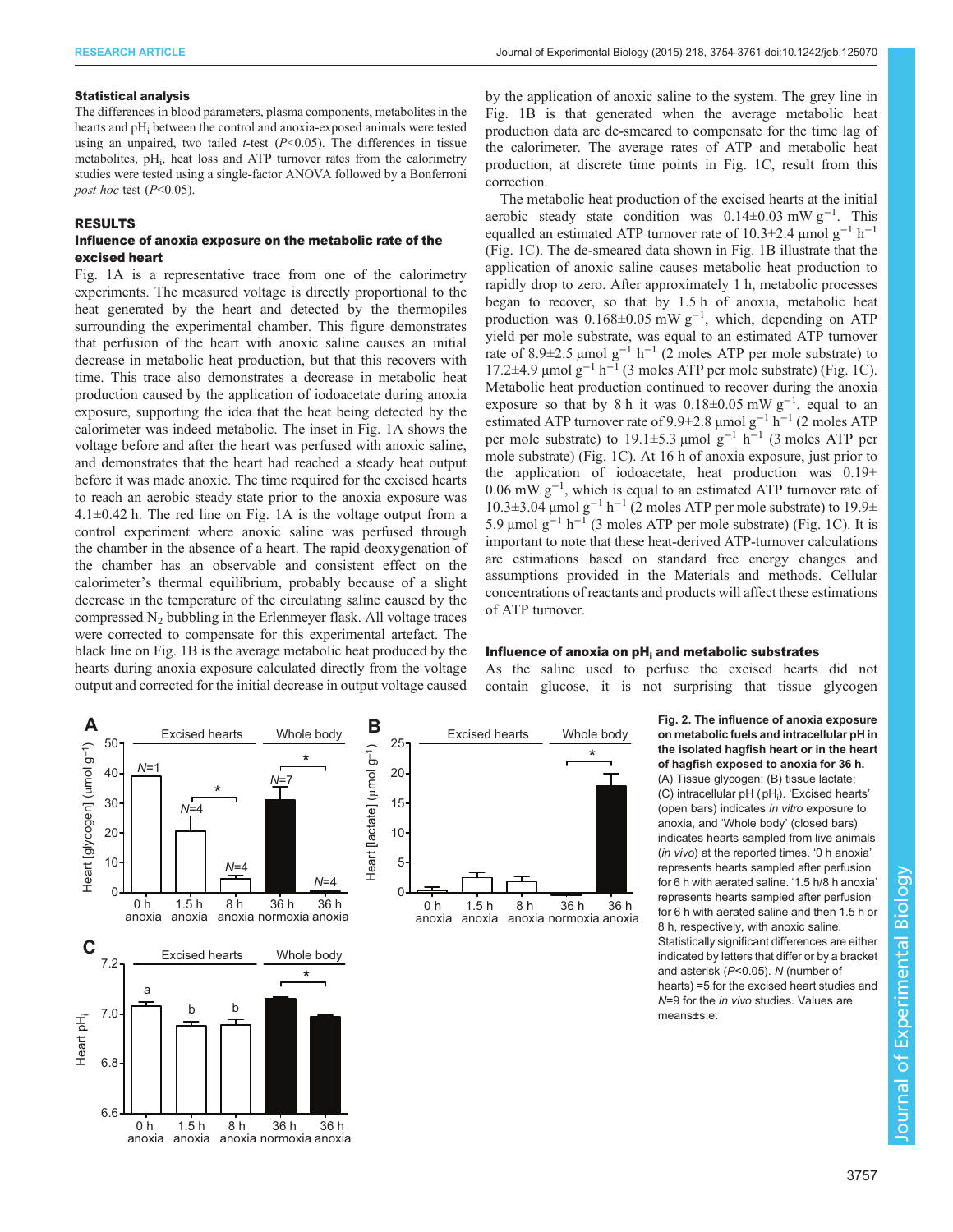| Table 1. Blood parameters in mixed venous blood of hagfish exposed to |
|-----------------------------------------------------------------------|
| 36 h of anoxia                                                        |

| Parameter                | 36 h normoxia    | 36 h anoxia       |  |  |  |
|--------------------------|------------------|-------------------|--|--|--|
| Hb (mmol $I^{-1}$ )      | $1.52 \pm 0.14$  | $2.87 \pm 0.37$ * |  |  |  |
| Haematocrit (%)          | $10.35 \pm 0.82$ | 17.78±1.21*       |  |  |  |
| $P_{CO2}$ (mmHg)         | $1.91 \pm 0.16$  | $13.43\pm0.70*$   |  |  |  |
| pH                       | $7.81 \pm 0.03$  | $6.97 \pm 0.07*$  |  |  |  |
| $S_{\text{O}_2}$ (%)     | 68.55±2.44       | $-0.31\pm0.9*$    |  |  |  |
| Lactate (mmol $I^{-1}$ ) | $0.009 + 0.001$  | 28.03±1.29*       |  |  |  |
| Glucose (mmol $I^{-1}$ ) | $0.78 \pm 0.13$  | $2.60 \pm 0.11$ * |  |  |  |
|                          |                  |                   |  |  |  |

Hb, haemoglobin; haematocrit calculated as proportion of plasma, by volume, of red blood cells.  $P_{\mathrm{CO}_2}$ , partial pressure of dissolved CO $_2$ ;  $\mathrm{S}_{\mathrm{O}_2}$ , haemoglobin oxygen saturation. \*P<0.05, significant difference between the means of treatment and control values. N=9 for all values.

decreased during the anoxia exposure. This also confirms that there was metabolic activity. Between 1.5 h and 8 h of anoxia, glycogen stores decreased by 78% ([Fig. 2](#page-3-0)A). These levels are lower than that measured after 6 h of perfusion with aerated saline (i.e. normoxia on [Fig. 2A](#page-3-0)). These differences could not be tested, as we were only able to measure glycogen in a single heart that had been perfused with aerated saline. However, the glycogen level measured in this heart was similar to that measured in the hearts of the control animals in the in vivo study [\(Fig. 2](#page-3-0)A). The glycogen levels in the hearts sampled after 8 h of anoxia in the in vitro study were 87% lower than those in the hearts sampled prior to anoxia exposure, whereas the levels of glycogen in the hearts of the fish exposed to anoxia for 36 h in the in vivo study were 97% lower than those in the control fish [\(Fig. 2](#page-3-0)A).

Lactate concentrations in the excised hearts were 3- and 5-fold higher at 1.5 h and 8 h anoxia than they were at 0 h anoxia [\(Fig. 2](#page-3-0)B). However, this level of lactate accumulation is small compared with that of the in vivo hearts and that expected from the measured rates of glycogen depletion [\(Fig. 2A](#page-3-0)), and is probably a function of lactate loss to the perfusate. In the hearts from the in vivo study, the concentration of lactate was 0 in the normoxic group but  $17.9 \pm 1.3$  µmol g<sup>-1</sup> in the hearts of the anoxic group [\(Fig. 2](#page-3-0)B).

The excised hearts from the *in vitro* study had  $pH_i$  values of 7.03, 6.95 and 6.96 at 0 h, 1.5 h and 8 h of anoxia, respectively [\(Fig. 2](#page-3-0)C). While statistically significant, an absolute change in pH of 0.08 pH units over 8 h is relatively small for a completely anoxic tissue and suggests the heart was buffering and/or extruding the protons resulting from anaerobic glycolysis. Similarly, the hearts of the anoxia-exposed hagfish from the in vivo study were 0.07 pH units lower compared with those of the normoxia-exposed hagfish [\(Fig. 2](#page-3-0)C).

## Influence of anoxia on behaviour and blood composition of hagfish

Normoxic hagfish remained in a coiled position within the exposure chamber and periodically changed position. Under anoxic conditions, the hagfish were uncoiled and displayed no body movement, consistent with what has been seen previously [\(Cox](#page-7-0) [et al., 2010, 2011\)](#page-7-0).

Thirty-six hours of anoxia significantly altered blood composition (Table 1). For example, haemoglobin content was 1.9-times higher in anoxic hagfish than in normoxic hagfish (Table 1), probably largely due to the 1.7-times higher haematocrit of anoxic hagfish (Table 1). Haemoglobin oxygen saturation was 0% in the anoxic hagfish and 68.6% in the normoxic hagfish, suggesting that 36 h of anoxia was enough to exhaust the blood's

oxygen stores (Table 1).  $P_{CO}$  was 7-times higher in the anoxic fish and plasma lactate increased from  $\sim$ 0 mmol l<sup>-1</sup> in the normoxic hagfish to 28.0 mmol  $l^{-1}$  in the anoxic hagfish. Also, blood pH was reduced from 7.81 in the normoxic fish to 6.97 in the anoxic fish. Finally, the 3.3-times higher plasma glucose concentrations of anoxic fish suggest they were mobilizing glucose stores (Table 1).

## **DISCUSSION**

The results of this study illustrate the significant ability of the Pacific hagfish heart to maintain metabolic function during prolonged periods of anoxia both in vitro and in vivo. Excised hearts initially responded to anoxia with a significant reduction in metabolic heat production, but recovered after 1.5 h to levels that translated to ATP production rates similar to those of normoxic control hearts. These metabolic rates confirm the hypothesis that the low metabolic demand of the hagfish heart allows routine levels of cardiac metabolism to be supported anaerobically.

## Influence of anoxia exposure on the metabolic rate of excised hearts

The general description of cardiac function in the hagfish is 'low and slow'. This is supported by the comparatively low activity of enzymes associated with both aerobic and anaerobic metabolism [\(Hansen and Sidell, 1983](#page-7-0)), ventricular blood pressures that are 5- to 10-times lower in hagfish than in any other fish ([Cox et al.,](#page-7-0) [2010](#page-7-0); [Forster et al., 1988](#page-7-0); [Johnsson and Axelsson, 1996](#page-7-0)) and a resting heart rate of E. *stoutii* in normoxia of approximately 8 bpm ([Cox et al., 2010\)](#page-7-0). In trout, heart rate is 31 bpm at 15°C [\(Altimiras and Larsen, 2000\)](#page-7-0) and 45 bpm in bluefin tuna under routine conditions ([Clark et al., 2013\)](#page-7-0). This low level of cardiac work in the hagfish – the lowest of any fish species studied to date – led [Forster \(1991](#page-7-0)) to predict that it could be supported solely by the tissue's glycolytic potential. Such a strategy, fuelled by glycogen stores, would enable the maintenance of cardiac function during anoxia. The results of our study support this idea.

Integration of the heart glycogen measurements into the calorimetry results provides some interesting insight into fuel utilization by the excised hearts during anoxia exposure. First, it appears that the rate of glycogen utilization decreased during anoxia exposure. This is suggested by comparing the rate of glycogen utilization between sampling points. If we assume that the average amount of glycogen in the excised hearts at time 0 was similar to that measured in the normoxic hearts from the *in vivo* experiment  $(31.1 \pm 4.35 \,\mu\text{mol g}^{-1})$ , the rate of glycolysis between time 0 and 1.5 h of anoxia was approximately 7 µmol glucosyl units  $g^{-1}$  h<sup>-1</sup> whereas that between 1.5 h and 8 h of anoxia was 2.5 µmol glucosyl units  $g^{-1}$  h<sup>-1</sup>. These rates of glycogen utilization translate into ATP production rates of 14.0–21.0 (2 and 3 moles of ATP, respectively) and 4.9–7.4 µmol  $g^{-1}$  h<sup>-1</sup>, respectively [\(Fig. 3\)](#page-5-0). Interestingly then, these calculated rates also suggest that as the period of anoxia continues, the rate of anaerobic metabolism estimated by calorimetry cannot be supported solely by the glycogen stored in the heart. The metabolic heat measurements at times 1.5 h, 8 h and 16 h of anoxia translate into ATP production rates of  $8.9 \pm 2.5$  (to  $17.2 \pm 4.9$ ),  $9.9 \pm 2.8$  (to 19.1±5.3) and 10.3±3.0 (to 19.9±5.9) µmol g−<sup>1</sup> h−<sup>1</sup> , respectively. In addition, based on the assumption that the glycogen in the heart at time 0 was  $31.1 \pm 4.35$  µmol g<sup>-1</sup>, the amount measured in the hearts at 8 h indicates an 85% decrease in glycogen content. If we then assume that the glycogen stores were completely depleted over the next 8 h (8–16 h anoxia), the rate of ATP production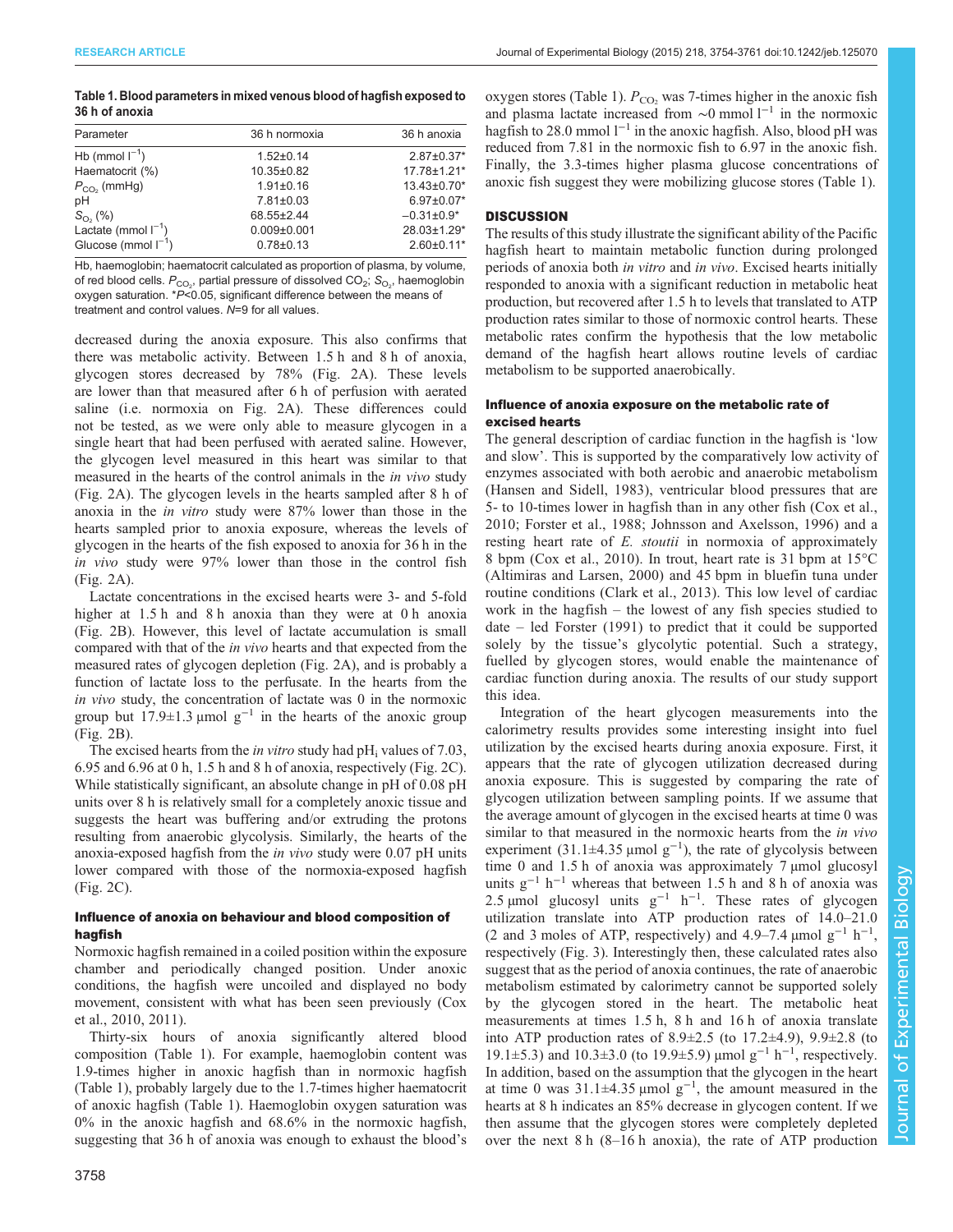<span id="page-5-0"></span>

Fig. 3. A comparison of ATP production rates calculated using calorimetry measurements and the utilization of tissue glycogen between sampling points. The black bars are glycolytic ATP yields calculated from the calorimetry measurements assuming that 2 moles of ATP are generated per mole of substrate. The black circles are the values calculated for each time point assuming that 3 moles of ATP are generated per mole of substrate. The white bars are glycolytic ATP yields calculated from the change in glycogen concentrations assuming that 2 moles of ATP are generated per mole of substrate. The white circles are the values calculated for each time point assuming that 3 moles of ATP are generated per mole of substrate. The rate of ATP production between 8 and 16 h determined using glycogen stores was calculated assuming that there was no glycogen in the heart at 16 h. Values are means±s.e.

during this time would have been approximately 1.2  $\mu$ mol g<sup>-1</sup> h<sup>-1</sup>. However, the sustained levels of metabolic heat over the 8–16 h time frame suggest that no such metabolic depression occurs (Fig. 3). We therefore think that another fuel, in addition to glycogen, may have been supporting metabolic activity during this time frame. [Cox et al. \(2010, 2011\)](#page-7-0) have previously suggested that the hagfish heart may use an alternative fuel source during anoxia to supplement glycogen stores, which must be the case given that the metabolic rate is maintained during anoxia in the current study (Fig. 3). One alternative fuel may be glycerol, which could be sourced from the breakdown of triglycerides stored in the heart and enter glycolysis via the enzyme glycerol kinase. We are currently examining this possibility.

The red-eared slider turtle *Trachemys scripta* and the crucian carp Carassius carassius are highly tolerant of anoxia but employ different survival strategies [\(Galli et al., 2013; Hicks and Farrell,](#page-7-0) [2000](#page-7-0); [Lau and Richards, 2011](#page-7-0); [Stecyk et al., 2008](#page-7-0); [van Waversveld](#page-7-0) [et al., 1989\)](#page-7-0). In the turtle, metabolic rate and cardiac output decrease rapidly with anoxia exposure and then remain low for the duration of the anoxia exposure [\(Galli et al., 2013; Hicks and Farrell, 2000; Lau](#page-7-0) [and Richards, 2011; Stecyk et al., 2008\)](#page-7-0). In the crucian carp, anoxia exposure causes a rapid decrease in cardiac output (metabolic rate has not been measured) that returns to pre-anoxia levels with the upregulation of anaerobic glycolysis, allowing the animal to remain active for at least 5 days ([Stecyk et al., 2004](#page-7-0)). The anoxic response of the hagfish heart in this study is therefore similar to the anoxia response of the crucian carp, where metabolic rate is initially depressed and then recovers as a result of the upregulation of anaerobic ATP production pathways. Our results suggest that this metabolic recovery is quicker in the hagfish than in the crucian carp.

[Cox et al. \(2010\)](#page-7-0) demonstrate that exposure of E. stoutii to anoxia causes heart rate to decrease by 55%, but that stroke volume nearly doubles. The net result is that cardiac output only decreases by ∼33% with anoxia exposure. This work also demonstrated that power output from the heart decreased by only 25%. As power output can be used as a surrogate for energy requirement, this

demonstrates that there are still relatively high energy demands of the heart during anoxia exposure.

There are a number of factors that must be taken into account when considering the results of the calorimetry study. First, it was not possible to monitor the rate of contraction, but we did see the hearts contracting throughout the metabolite study under identical conditions and previous work has found that the excised heart of Pacific hagfish continues to beat during 24 h of anoxia exposure [\(Wilson, 2014](#page-7-0)). We did not set pre- or after-load on the excised heart because of the technical limitations associated with the calorimetry system. However, in vivo, the hagfish heart works at extremely low pressures with ventral aortic pressure being ∼1 kPa during anoxia exposure ([Cox et al., 2010\)](#page-7-0). Therefore, it would not take much resistance within the tubing to generate a physiological afterload for the cardiac contractions. The fact that we did not control the afterload on the heart may not be that significant an issue. The energy requirements of the hearts in our excised experiments, however, may not have been as high as that found in vivo. This may explain why [Cox et al. \(2010](#page-7-0)) observed a mass-specific cardiac power output (the product of cardiac output and ventral aortic blood pressure, expressed as mW  $g^{-1}$ ) that was approximately 50% higher than the metabolic rates (expressed in mW  $g^{-1}$ ) measured here in both normoxia and 12 h anoxia. Interestingly, while the excised hearts in our study showed a significant reduction in metabolic rate over the first hour of anoxia, the in vivo hearts measured in the [Cox](#page-7-0) [et al. \(2010](#page-7-0)) study showed a significant increase in cardiac power output. This increased power output was primarily the result of an increase in ventral aortic blood pressure. Since the excised hearts in our system were held at a constantly low pressure, this may in part explain the different findings of the two studies.

The *in vivo* heart becomes progressively rather than abruptly anoxic. For example, [Forster et al. \(2001\)](#page-7-0) estimated that the large blood volume of the hagfish has an  $O<sub>2</sub>$  storage capacity of 137.9 ml  $O_2$  kg<sup>-1</sup> for *E. stoutii*, a number twice that of any other fish. This represents a significant reserve of on-board oxygen that has been estimated to support the hagfish's routine metabolic rate [assuming an O<sub>2</sub> consumption rate of 20.6±1.0 mg O<sub>2</sub> kg<sup>-1</sup> h<sup>-1</sup> ([Cox et al.,](#page-7-0) [2010\)](#page-7-0)] in complete anoxia for approximately 25 min; for a hagfish with a reduced aerobic metabolism, this would be even longer, with estimations between 3 and 6 h for the final molecules of  $O<sub>2</sub>$  to be used by the animal ([Cox et al., 2010\)](#page-7-0). Certainly by 36 h of anoxia, as indicated by the Hb  $O_2$  saturation levels measured in the *in vivo* anoxia-exposed fish in our study, the last of the blood  $O<sub>2</sub>$  stores had been used up. Thus, the initial response of the excised heart to anoxia is indeed an initial response to anoxia; there are no behavioural responses that could influence cardiac function as has been suggested for previous in vivo studies ([Cox et al., 2010](#page-7-0); [Forster, 1990; Forster et al., 1992](#page-7-0)). Furthermore, apart from the relatively small myoglobin-bound  $O<sub>2</sub>$  reserves in the cardiac cells themselves ([Davison et al., 1990\)](#page-7-0), there are no large stores of  $O<sub>2</sub>$  that could obfuscate the onset of cardiac anoxia. The initial metabolic response of the hagfish heart to anoxia is therefore an immediate depression in metabolic rate – probably as a result of rapid depression of aerobic ATP production – followed by a reestablishment of metabolic rate to approximately routine levels, which is probably due to upregulation of anaerobic glycolysis.

#### Anaerobic metabolites of the heart and blood

Cardiac glycogen depletion in both the anoxia-exposed excised and in vivo hearts indicates that anaerobic glycolysis is taking place. The rate of glycogen depletion appears to be faster in the excised hearts than the in vivo hearts. This is likely attributable to two aspects of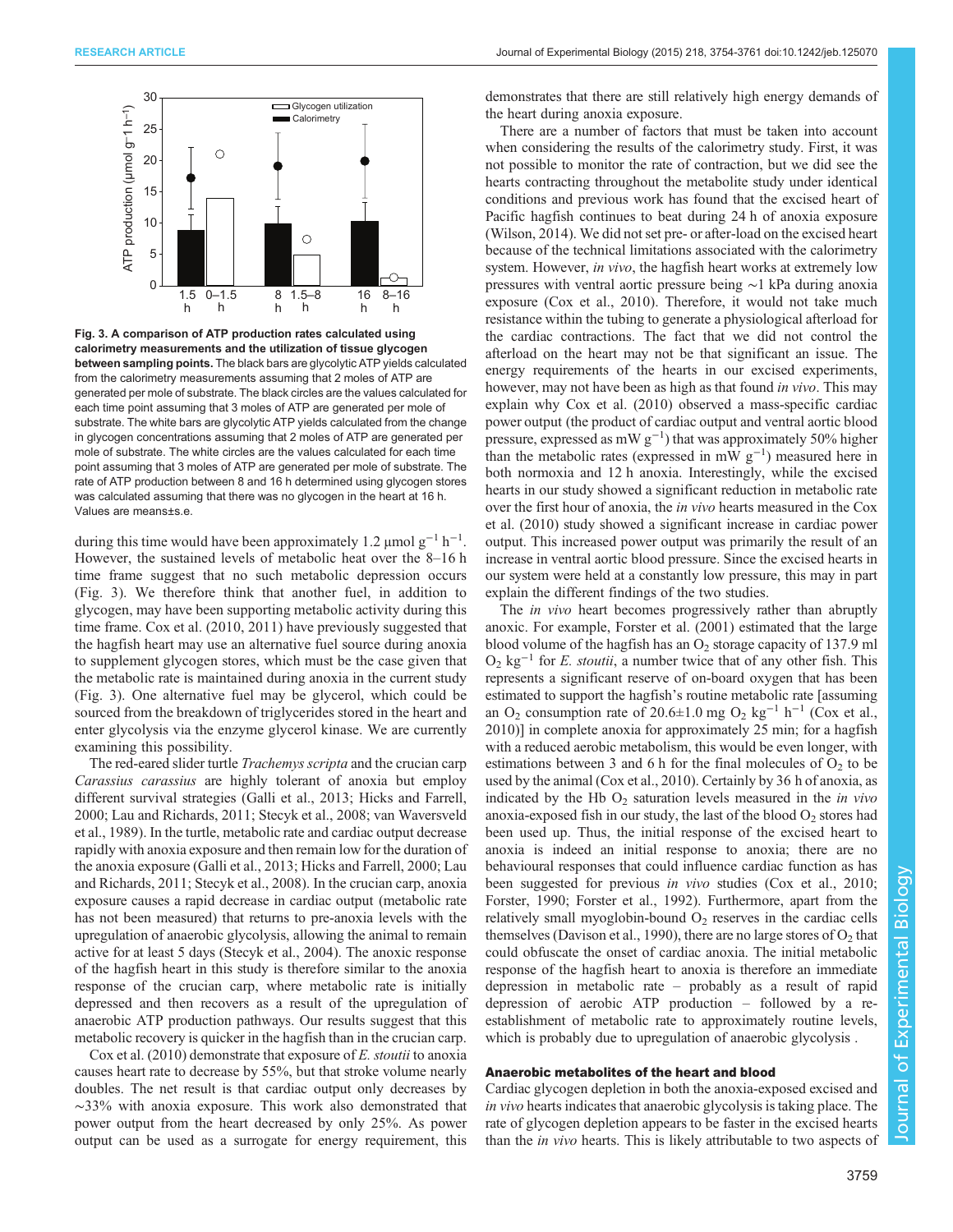chambers of 15.1 mmHg, which is very similar to the  $P_{\text{CO}_2}$  of

the calorimetry set-up: first, as mentioned above, the onset of anoxia in the excised hearts was probably quicker than in the *in vivo* hearts; second, the cardiac glycogen stores in the *in vivo* hearts were probably augmented by the mobilization of glycogen stores from elsewhere in the animal, as seen by the elevated glucose levels of anoxic hagfish.

Tissue lactate levels did not increase significantly in the anoxiaexposed excised hearts, but they did in the in vivo hearts. This could be because the lactate produced by the myocytes of the excised heart was lost into the perfusing saline and thus diluted by its relatively large volume (approximately 25-fold that of the blood volume in vivo). The lactate therefore never accumulated in the excised heart itself, but rather continually moved down its concentration gradient and into the saline over the course of the experiment. In the in vivo exposures, the accumulation of lactate in the plasma from all of the glycolytically active tissues of the body might decrease the rate at which it could move from the heart into the blood. It would therefore accumulate in the heart, and this could be why our results show an accumulation of lactate in the in vivo hearts but not in the excised hearts.

In addition to this accumulation of lactate, the *in vivo* hearts showed significantly lower glycogen concentrations compared with the normoxic control hearts. These concentrations were so low by the 36 h anoxic time point as to be essentially depleted, a result consistent with [Cox et al. \(2011\)](#page-7-0), who found that cardiac glycogen stores of in vivo hagfish hearts were depleted after 24 h of anoxia. Like our fish, their fish survived until the 36 h time point, suggesting that the glycogen required by the hearts was sourced from storage tissues such as the liver for at least 12 h and/or was augmented by another fuel besides glycogen.

#### pH of the heart and blood

Reductions in blood and intracellular pH are concomitant with anaerobic glycolysis [\(Robergs et al., 2004](#page-7-0)). Consistent with this, the blood pH of in vivo anoxia-exposed fish was 6.97, 0.84 pH units lower than the blood of the normoxia-exposed fish. Despite this reduction, the  $pH_i$  of the anoxic hearts was only 0.07 pH units lower than the normoxic hearts, and the  $pH_i$  of the excised hearts sampled at 1.5 h and 8 h anoxia was almost identical to that seen in the hearts from the in vivo experiment after 36 h of anoxia exposure. This suggests an ability of the hagfish cardiac myocytes to buffer and/or actively regulate intracellular  $H^+$  concentrations during a metabolic acidosis, and is consistent with regulation of  $pH_i$  in the hagfish heart in response to a respiratory acidosis [\(Baker et al., 2015](#page-7-0)). The contractile element in cardiac myocytes is extremely sensitive to pH change [\(Gillis et al., 2000\)](#page-7-0), so this defence of  $pH_i$  is essential to the maintenance of cardiac function during anoxia exposure.

There may have been more than just glycolytically sourced  $H^+$ contributing to the blood acidosis measured in the in vivo anoxiaexposed fish. Although we did not measure it, it is possible that the chambers that held the fish for the duration of the anoxia exposures became hypercarbic (i.e. elevated environmental  $CO<sub>2</sub>$  levels). Plasma  $P_{CO_2}$  measurements of approximately 13 mmHg for the anoxia-exposed fish (compared with approximately 2 mmHg for the normoxia-exposed fish at the same 36 h time point) support this possibility. We believe the source of this  $CO<sub>2</sub>$  was the fish within the chambers. More precisely, as the flow of water through the chamber was only stopped when  $P_{\text{O}_2}$  measurements reached 0 mmHg, the source of this  $CO<sub>2</sub>$  must have been the fish's  $O<sub>2</sub>$  reserves. Interestingly, by combining an estimation for  $O_2$  storage capacity of E. stoutii (137.9 ml O<sub>2</sub> kg<sup>-1</sup>) ([Forster et al., 2001\)](#page-7-0) with the total<br>mass of tissue in the chambers, we calculate a P<sub>co</sub> for the 2.5 litre mass of tissue in the chambers, we calculate a  $P_{\rm CO}$ , for the 2.5 litre

13.4 mmHg that we measured in the blood of the anoxic fish. So the hagfish's large  $O_2$  stores probably caused the chambers' hypercarbia. But how did the hypercarbia influence the hagfish's response to anoxia? It is possible that an accumulation of  $H^+$  in the blood stemming from the hydration of  $CO<sub>2</sub>$  slowed the rate of  $H<sup>+</sup>$ diffusion from the tissues into the blood. This would slow the production of lactate in the tissues, and subsequently, the production rates of glycolytically sourced ATP (e.g. [Cochran and Burnett,](#page-7-0) [1996\)](#page-7-0). In any case, the preferred  $E$ . *stoutii* habitats of sandy, muddy burrows [\(Martini, 1998\)](#page-7-0) and their penchant for feeding within the rotting remains of large, dead vertebrates ([Martini, 1998](#page-7-0)) suggest that when these animals encounter anoxia in the natural environment, they very likely encounter hypercarbia too. Anoxia together with hypercarbia may then be the most ecologically relevant anoxic exposure for these animals.

### Summary and perspective

The hagfish heart appears to be an incredibly robust organ capable of maintaining metabolic activity during prolonged periods of anoxia. These characteristics, coupled with a large blood volume to store metabolic wastes, enable cardiac function in the animals to be maintained during extended periods of anoxia with minimal detrimental effects to the animal.

This study represents the first time direct calorimetry has been performed on an excised, functional organ. This technique allowed us to measure the direct and immediate response of the heart to complete anoxia, and highlighted two results in the process that we might not have predicted from *in vivo* experiments alone. First, there was a significant and immediate depression in cardiac metabolic rate with the induction of anoxia, followed by a re-establishment of metabolic rate to near-routine levels when expressed as ATP production rates. This finding, illustrating that metabolic activity is sustained in the heart during anoxia exposure, is supported by substrate use and the accumulation of metabolic wastes. We suspect that the initial metabolic depression is the result of an immediate arrest of aerobic respiration, while the re-establishment of metabolic rate is the result of the activation of anaerobic metabolism supported by glycogen. And second, calorimetry revealed a maintenance of metabolic heat long after the cardiac glycogen levels were likely to have been depleted, suggesting that the hagfish heart utilizes an alternative fuel during prolonged periods of anoxia. This is clearly an area worthy of further study.

#### Acknowledgements

We thank the staff at InSEAS at UBC for technical expertise and Janice Oaks at Fisheries and Oceans Canada for assistance with animal husbandry. The authors would also like to thank Dr Eric Clelland (Bamfield Marine Sciences Center), Alyssa Weinrauch, Alex Clifford and Dr Greg Goss (University of Alberta) for assistance in obtaining the hagfish. The authors would like to thank Dr John Gosline (UBC) for the loan of the calorimeter and for his insight while we were getting it to work with an isolated heart.

#### Competing interests

The authors declare no competing or financial interests.

#### Author contributions

T.E.G., M.D.R. and A.P.F. designed the study. T.E.G., M.D.R., G.K.C. and T.S.H. completed the experiments. M.D.R. performed metabolite analyses. T.E.G., M.D.R. and T.S.H. analysed the data and all authors wrote the paper.

#### Funding

This work was supported by an Natural Sciences and Engineering Research Council of Canada (NSERC) PGS and Zoology Graduate Fellowship to M.D.R. and NSERC Discovery grants to T.E.G., C.J.B., J.G.R. and A.P.F. A.P.F. is supported by the